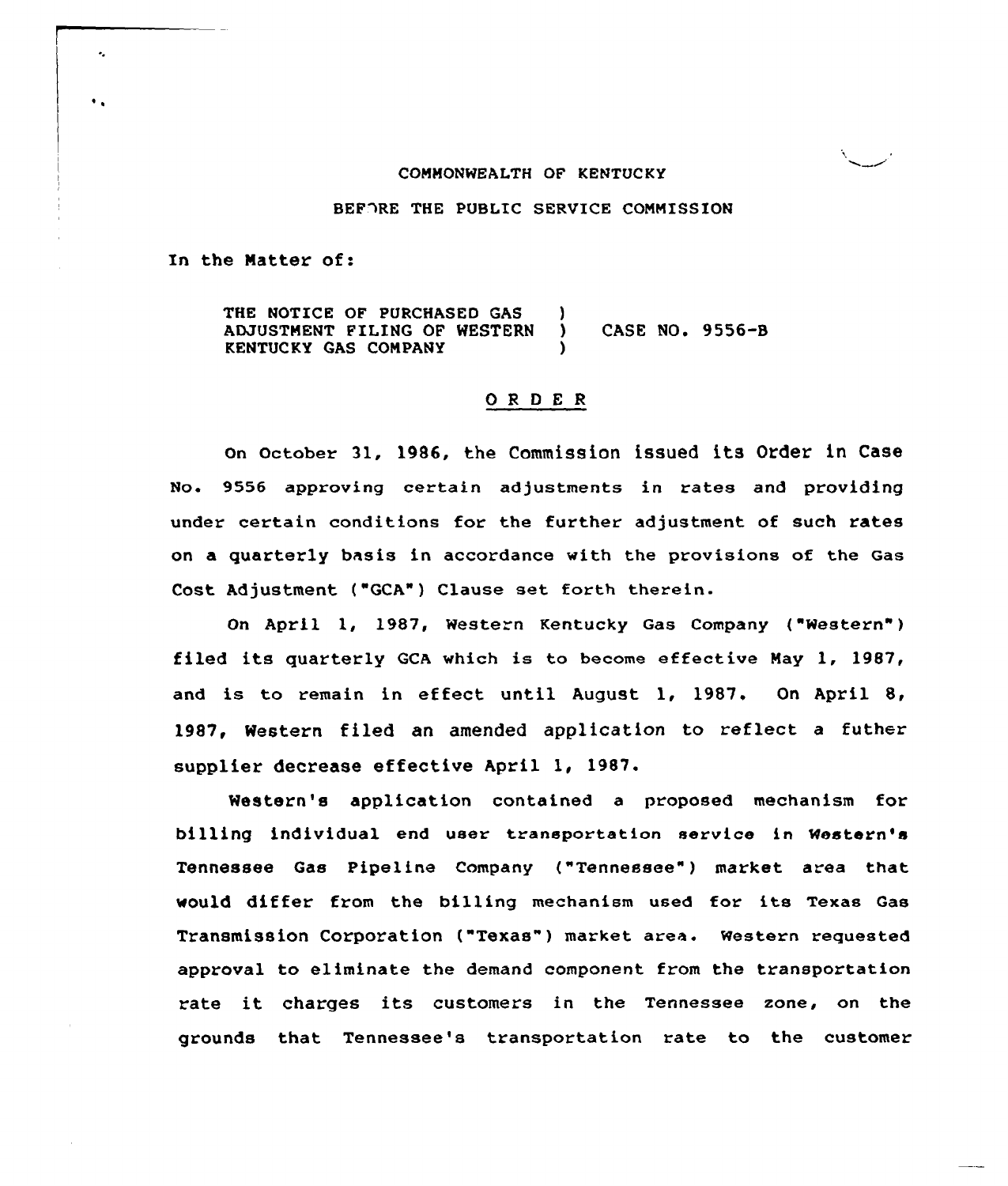already includes an imputed demand charge. There is presently no separate demand and commodity charge billed to Western in the Tennessee zone. According to Western, however, a decision could be made by the Federal Energy Regulatory Commission ("PERC") at any time to force Tennessee to bill all its Rate Schedule <sup>G</sup> customers using a 2-part (as opposed to a one-part) rate.

 $\cdot$  .

After reviewing the record in this case and being advised, the Commission is of the opinion and finds thats

(l) Although Western's Tennessee area customers could be billed an explicit demand charge at any time in the future, they are not now being charged a demand charge. Western has imputed the Tennessee demand charge as being the difference between the GS-2 rate Tennessee is actually charging Western and the G-2 rate it would normally be charged. In the interest of rate uniformity in all of Mestern's zones, and pending an actual FERC decision mandating a 2-part rate, Western should continue to charge its Tennessee zone customers the gross margin transportation rate.

(2) Until Tennessee actually charges a 2-part rate with an explicit demand charge set out, Western should transfer the cost from Tennessee that Western is currently labeling demand cost to the commodity portion of its computation of expected gas cost. This slightly increases the commodity cost portion of western's retail sales rates, but it also reduces transportation rates in all of Western's service area by reducing the demand component charged.

 $-2-$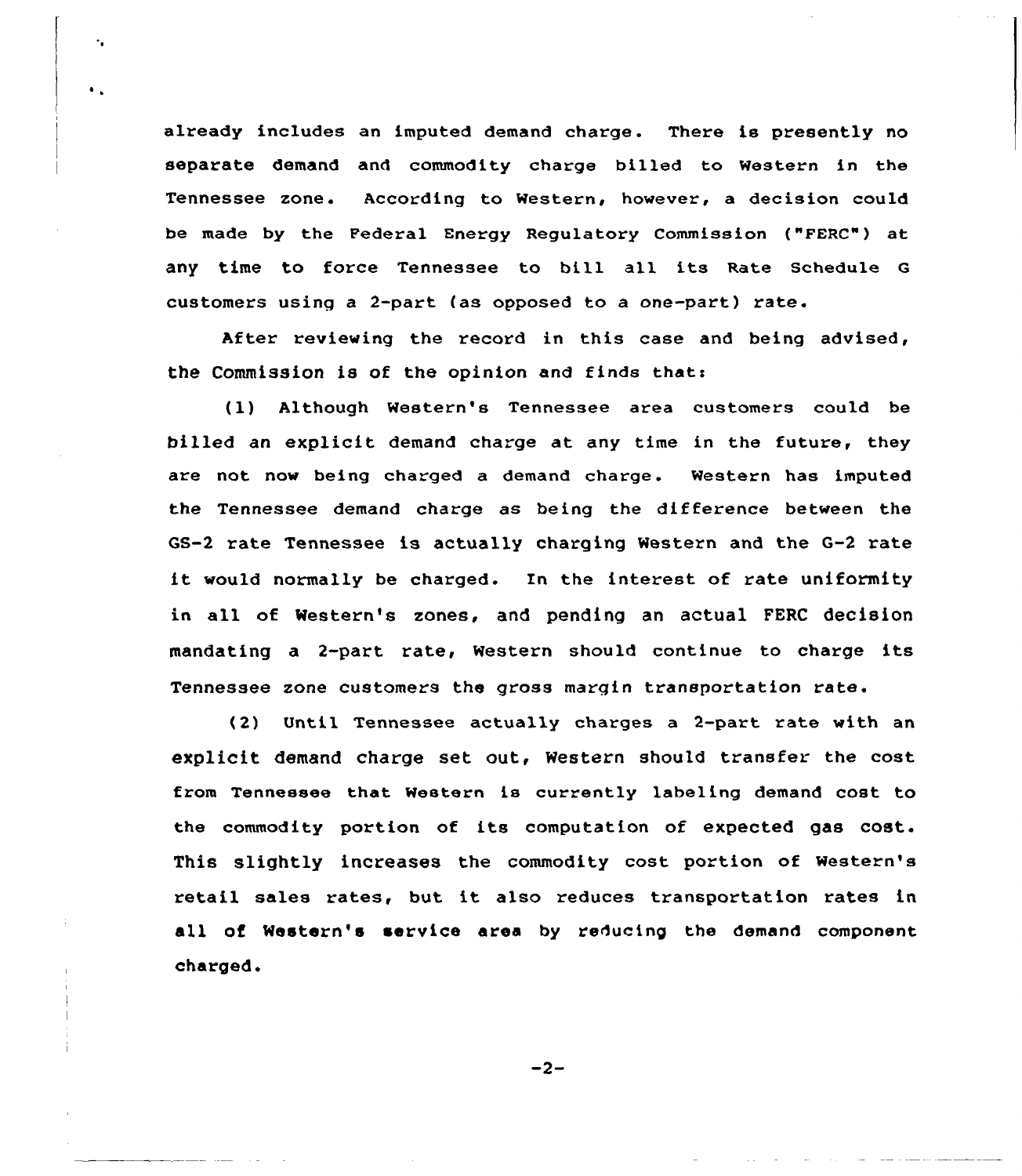(3) Western's notice of April 8, 1987, set out certain revisions in rates which Western proposed to place into effect, said rates being designed to pass on the overall wholesale decrease in gas costs from its suppliers in the amount of 4.17 cents per Ncf. Western calculated its decrease as 5.21 cents per Mcf using expected gas cost net of imputed Tennessee demand cost. The preferred treatment of these costs in the Expected Gas Cost component has already been addressed herein.

 $\ddot{\phantom{0}}$ 

 $\mathbf{G}_{\mathbf{A}}$ 

(4) Western's notice set out a total refund adjustment from last quarter of .34 cents per Mcf. Western received a refund in the current quarter of 81,528. Western proposed to return this amount to its customers in <sup>a</sup> future filing when there is <sup>a</sup> material amount to refund. Western should hold the refund for return to its customers in a future period.

(5) Western's notice set out an actual adjustment of 8.74 cents per Ncf to return previous overcollections to its customers.

(6) Because this is Western's second GCA filing, it has no balance adjustment.

(7) Western proposed a gas cost adjustment ( GCA"), or a decrease from its Base Cost of Gas Component, of 40.36 cents per Ncf. The GCh should be 39.32 cents per Ncf, using the preferred treatment of calculating expected gas cost authorised herein. This decrease represents the combined effect of the supplier decrease, the refund adjustment and the actual adjustment.

(5) Western's corrected adjustments in rates under the provisions approved by the Commission in its Order in Case No. 9556, dated October 31, 1986, are fair, just and reasonable and in

 $-3-$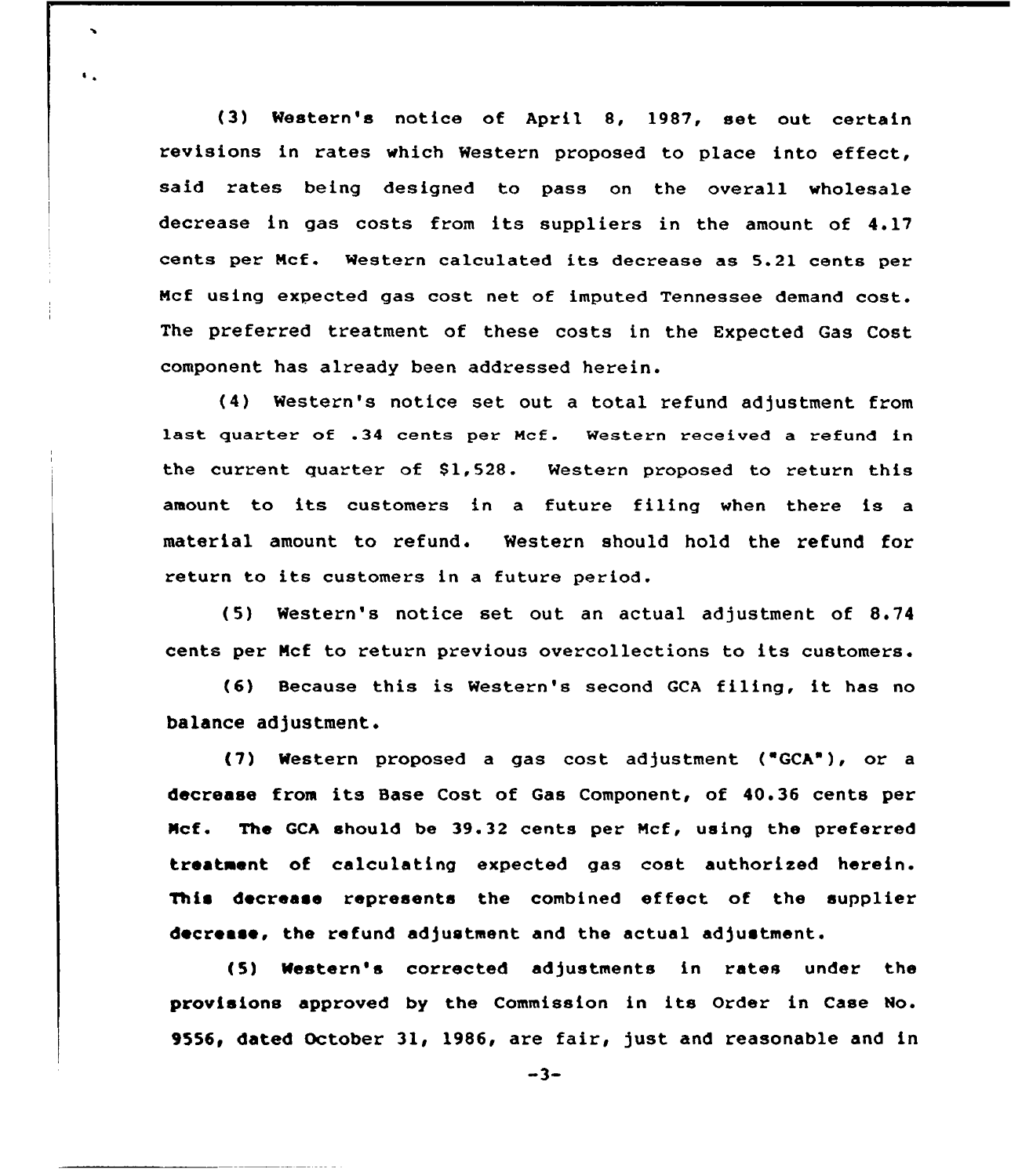the public interest and should be effective with gas supplied on and after April 1, 1987.

IT IS THEREFORE ORDERED that:

 $(1)$  The rates in the Appendix to this Order be and they hereby are authorized effective with gas supplied on and after April 1, 1987.

(2) The QCA shall be 39.32 cents per Ncf effective with final meter readings on and after April 1, 1987, instead of 40.36 cents per Ncf as Western proposed.

(3) Within 30 days of the date of this Order Western shall file with this Commission its revised tariffs setting out the rates authorized herein.

(4) Western shall continue to charge all its transportation customers using gross margin transportation rates.

(5) Western shall calculate its expected gas cost by including all Tennessee charges in commodity charges as authorised herein.

Done at Frankfort, Kentucky, this 30th day of April, 1987.

PUBLIC SERVICE COMMISSION

Jem  $Chalrman$ mmissioner

ATTEST:

Executive Director